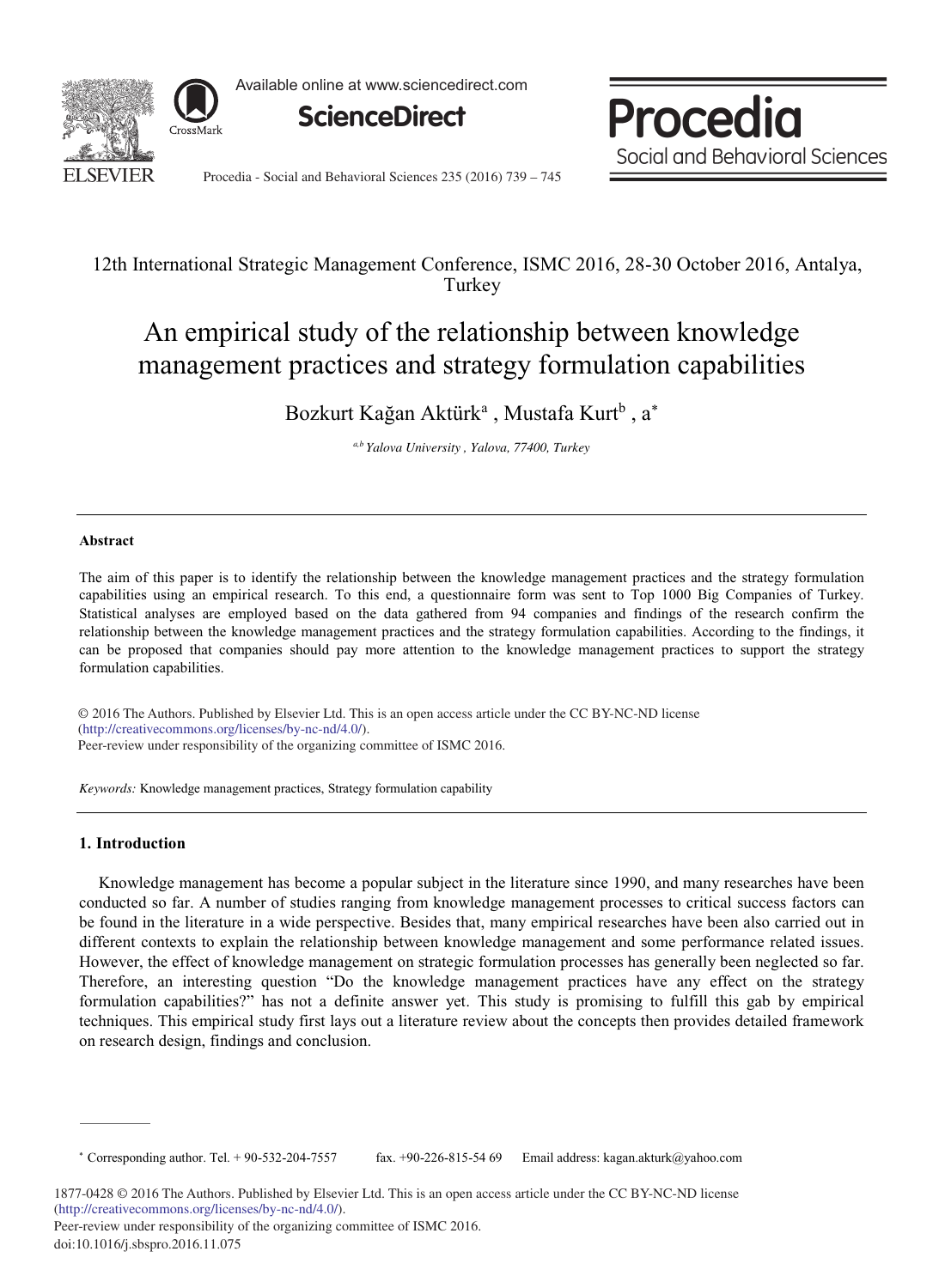#### **2. Literature Review and Hypotheses**

There are many models for knowledge and knowledge management practices proposed by a number of institutes such as European Knowledge Management Form 2001 (Mesci, 2011:11). Even in the literature review, it has been accessed many classifications on knowledge management practices, defined conceptually by Gold, Malthotra and Segars, (2001), Soo, Devinney, Midgley and Deering, (2002:130), Barutçugil (2002:72), Desouza and Evaristo, (2003), Liebowitz, (2003), Akgün and Keskin (2003), Uzun and Durna (2008), Kianto (2008) (revised by Shi (2010)), Wang et al.(2012). For instance, even though Gold, Malthotra and Segars, (2001) define these processes as acquisition, conversation, application, and protection, Akgün and Keskin (2003) specify these practices as acquisition, storage, delivery, commitment, and application. In this study, the knowledge model improved by Kianto (2008) and revised by Shi (2010) is accepted as a base, because it is the closest one to our study among the other models, which has been formed by comparing and combining of all models, due to their similarity by the help of a matrix.

On the other hand, Zack (1999) proposed that how knowledge is linked to strategies, is more important than mere knowledge itself. In fact, the question, "how" in this proposition, forms the frame of the knowledge management practices. Soo, et. al. (2002:130) investigates knowledge management as a base of competitive advantage in a similar manner. Proving that, they confirm that there is a positive correlation between the business performance and the knowledge management practices, combination of knowledge creation, storage, organization and application (Soo, et. al., 2002; 130).

Authors such as Mitzberg (1973), Rapp (1973), Hart,(1994), Hard and Banbury, (1994), Slater, Olso and Hult, (2006), Veettil, (2008), Alpkan and Doğan, (2008) indicate that some processes tied to business strategies, effect business performance and completion (Sarbah, Otu-Nyarko, 2014). However, only decision procedures to formulate a strategy cannot explain the complex and changing nature of this view (Hart, 1994). The strategy formation capability is a comprehensive concept which comprised of: mission/goal clarity, situation analysis, comprehensiveness of alternative evaluation and strategy formation process. Mission encompasses organizational purpose, scope of market activities, and competitive distinctiveness. Situation analysis is concerned with the scope of the firm's environmental scanning and organizational analysis. Comprehensiveness is concerned with the thoroughness with which alternatives are generated and evaluated. Finally, strategy formation process ranges from informal and emergent to formal and deliberate (Slater et. al. 2006).

#### *2.1. Development of Hypotheses*

It has been expressed by many authors such as Scarso and Bolisani (2010), Snyman and Kruger (2004) that original strategies for companies can only be formulated by the help of capabilities such as the accumulation of knowledge and resources. In this manner, Zack (1999) says that knowledge about environmental varieties and inner capabilities yield to solve decision problems and determine business opportunities (Sohrabi and Mirali, 2014). Nevertheless, this is the kind of knowledge that competitors have as well. In this concern, Sohrabi and Mirali, (2014) indicate that advantageous strategy formulation can actually be obtained by the help of innovative knowledge as a reaction to turbulences in a market. On the other hand, Zack (1999) says that strategies formulated by this kind of knowledge cannot sustain marketing advantages if knowledge is not produced internally, stored, shared, namely managed, therefore it can be imitated by competitors easily. That is why, the most important point to formulate a strategy providing competitive advantage is intensions and capabilities of which companies are used to manage knowledge organizationally better than their competitors as agreed by Erkut (2009:43) and Zack (1999). Correspondingly, Macmillan and Ihrig (2015) express that these capabilities improve strategy formulation capabilities simultaneously due to knowledge management activities. For example, Koza, (2008:17) expresses that business models and strategies can be formulated much easier by the help of knowledge management practices. In this way, Donoghue, Harris and Weitzman (1991) have concluded in their study that a strategy can yield profit maximization depending on a consistent and clear competitive advantage such as cost effectiveness and product positioning. On the other hand, knowledge management practices that companies place emphasis on, can change due to their internal structures, environmental factors and strategic goals. This change basically has an effect on strategy formulation capabilities. For example, Javernik-Will (2013) has discovered that teams working in civilization or real estate companies in whose markets have low turbulence rates, pay more attention to the socialization and organizational knowledge integration than the others. Yannopoulos (2011) proposes that Internet as a knowledge acquisition, production, sharing and product marketing channel, affects strategy formulation capabilities. Moreover same authors declare that some strategy formulation capabilities are more correlated than the others. For instance Snyman and Kruger (2004) say that there is a relationship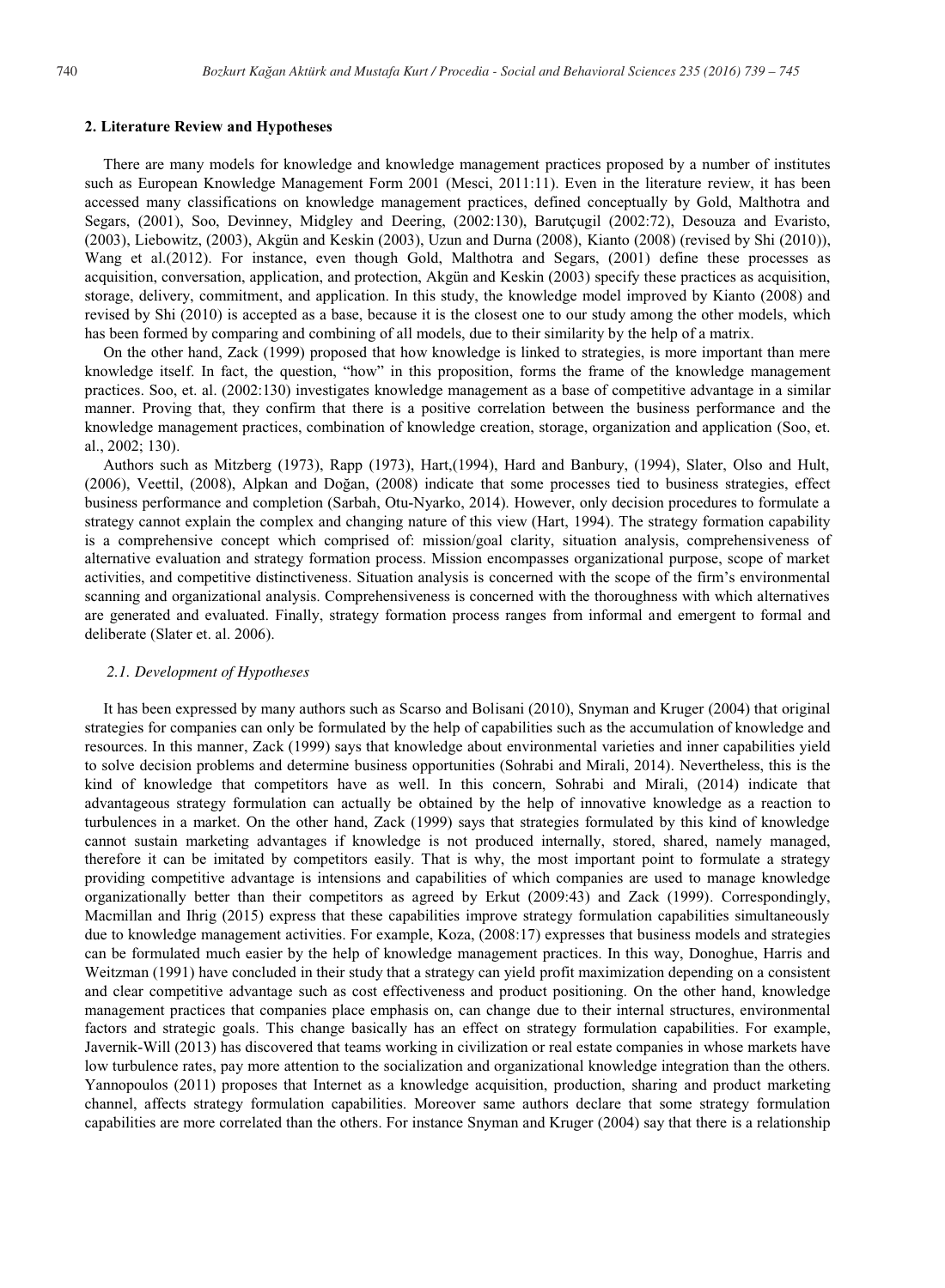among goals, vision of companies and knowledge practices controlling business performance. In brief, the effects of knowledge management practices on strategy formulation capabilities have not been defined yet.

Theoretical framework and simplified relationship model of this study is composed of two variables. The first one of is the knowledge management practices whose scale is developed by Kianto (2008), revised by Shi (2010), and containing several practices or sub-variables named as a) Knowledge acquisition, b) Knowledge creation c) Knowledge sharing d) Knowledge storage and documentation e) Knowledge application. Second variable is the strategy formulation capabilities whose scale is developed by Slater, Olso and Hult (2006). This variable consists of several capabilities or sub-variables as follows; a) Clarity of mission, vision and goals, b) Systematicty of situation analysis, c) comprehensiveness of alternative evaluation d) Formality of strategy formation process. In this concern, according to the literature review summarized above, a new hypothesis below is defined to profound the correlation between the variables.

*H1:There is a positive relationship between the knowledge management practices and the strategy formulation capabilities .* 

#### **3. Methodology**

In this survey, we aim to identify the relationship between the knowledge management practices and the strategy formulation capabilities. In order to test the proposition, a field survey was conducted. A quantitative data collection technique was used in the field survey. In this technique, a questionnaire is chosen as a basic data collection instrument. This approach is appropriate for the basic philosophy of this study declared as a descriptive research (Kuş, 2009;23). As mentioned, the questionnaire form was built based on two scales already used in the another studies. Knowledge management scale derived from Slater, Olso and Hult (2006)'s study while strategy formulation capability scale adopted from Shi (2010)'s study. Additionally, five point Likert-type scales were preferred. The codifications of these points were determined as (1) totally disagree- (5) totally agree. Reliability analyses of the scales are shown in Table 1. Since the scales have already been used in another studies, no more statistical analyses were applied.

Table 1 Cronbach Alpha Values of Scales

| Scales                                   | Cronbach's Alpha | Number of Items |
|------------------------------------------|------------------|-----------------|
| Knowledge Management Practices           | 918              |                 |
| <b>Strategy Formulation Capabilities</b> |                  |                 |

#### *3.1. Sample and data collection*

 The methodology of this research is a survey on big manufacturing companies of Turkey. Although SMEs or small companies are not perfectly aware of the concept of knowledge management, İpçioğlu and Erdogan (2005) claim that big companies in Turkey are well aware of knowledge and knowledge concepts. Concordantly companies in the sample set of this study are chosen from the list of Biggest 1000 Companies in Turkey indexed by İstanbul Chamber of Industry. The questionnaire was sent to the board members, top managers and mid-level managers and got 94 responses so far. The characteristics of the respondents are shown in Table 2.

| raone 2 characteristics of the resipendents  |                    |    |            |  |  |
|----------------------------------------------|--------------------|----|------------|--|--|
|                                              | Values             | N. | Percentage |  |  |
| Positions of respondents                     | Board member       |    | 2,1        |  |  |
|                                              | Top Manager        | 6  | 6,4        |  |  |
|                                              | Mid-level Manager  | 86 | 91,5       |  |  |
| Total                                        |                    | 94 | 100        |  |  |
| Working years of respondents in<br>companies | Less than 5 years  | 40 | 42,6       |  |  |
|                                              | 4 < 11             | 22 | 23,4       |  |  |
|                                              | 11 < 21            | 27 | 28,7       |  |  |
|                                              | More than 20 years |    | 5,3        |  |  |
| Total                                        |                    | 94 | 100        |  |  |
|                                              |                    |    |            |  |  |

Table 2 Characteristics of the Respondents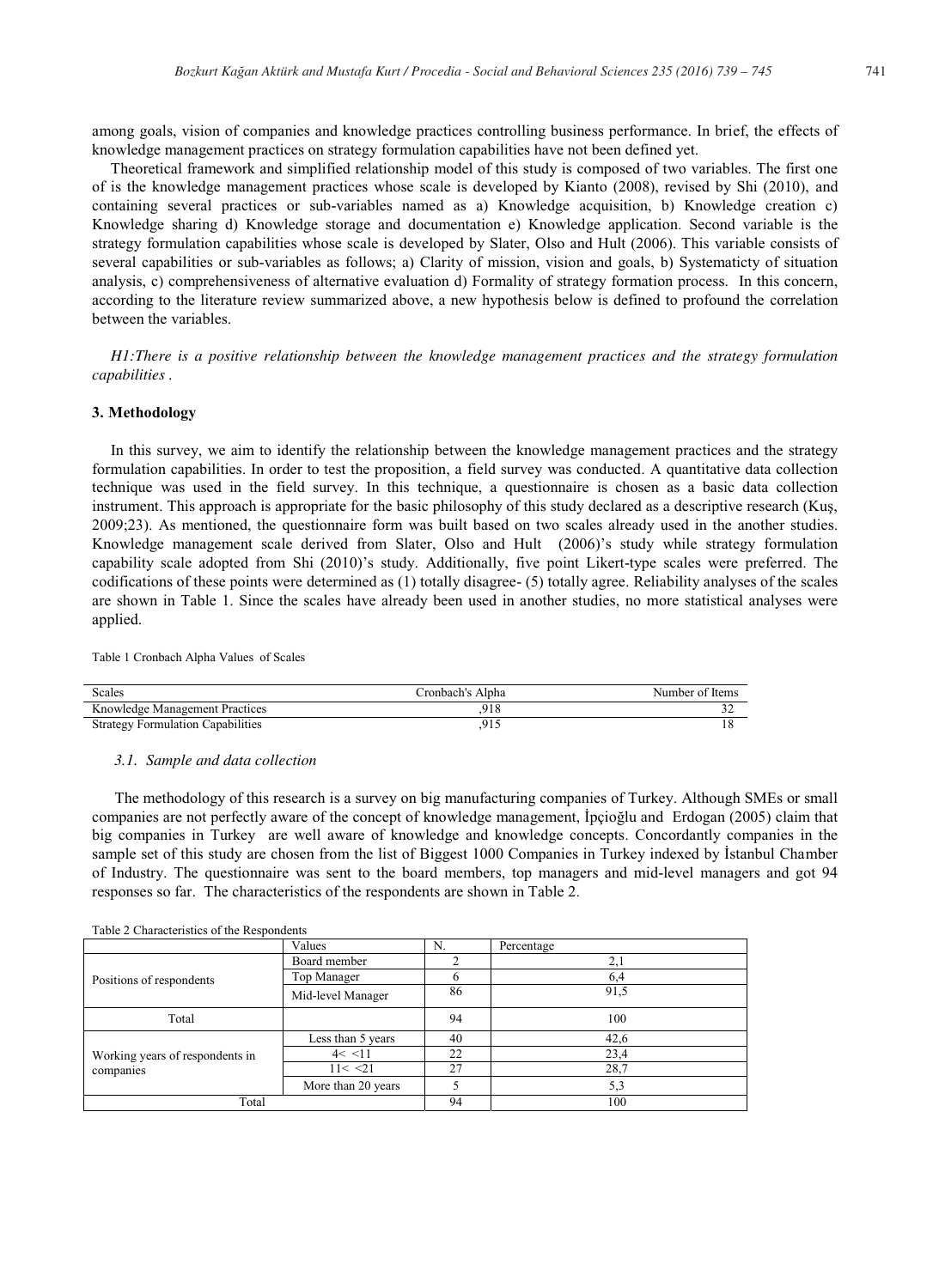# The demographics of companies in the sample set are shown in Table 3.

Table 3 Demographics of the Companies

| Demographics                     | Values           | N.             | Percentage |
|----------------------------------|------------------|----------------|------------|
|                                  | Yes              | 51             | 54,3       |
| Status of being a holding member | No               | 43             | 45,7       |
|                                  | Yes              | 84             | 89,4       |
| Status of exporting goods        | No               | 10             | 10,6       |
|                                  | Less than 250    | $\overline{4}$ | 4,3        |
| Number of employee in companies  | 250 < 1000       | 48             | 51,1       |
|                                  | 1000 < 10000     | 41             | 43,6       |
|                                  | More than 10,000 |                | 1,1        |
|                                  | Less than 10     | 5              | 5,3        |
|                                  | 9 < 20           | 18             | 19,1       |
|                                  | 19 < 30          | 17             | 18,1       |
| Age of companies                 | 29 < 50          | 34             | 36,2       |
|                                  | 49 < 100         | 19             | 20,2       |
|                                  | More than 10,000 |                | 1,1        |
| Total                            |                  | 94             | 100        |
|                                  |                  |                |            |

#### **4. Findings**

Since the number of the participants applying the questionnaire was adequate, parametric Pearson moments multiplying correlation test was used for analyzing the data. The values obtained in the analysis are shown in Table 4.

Table 4 Pearson Correlations between the Main Variables

|                                          |                 | Knowledge  |                             |
|------------------------------------------|-----------------|------------|-----------------------------|
|                                          |                 | Management | <b>Strategy Formulation</b> |
|                                          |                 | Practices  | Capabilities                |
| Knowledge Management Practices           | Correlation     |            | $.595**$                    |
|                                          | Sig. (2-tailed) |            | ,000                        |
|                                          |                 | 93         | 93                          |
| <b>Strategy Formulation Capabilities</b> | Correlation     | .595**     |                             |
|                                          | Sig. (2-tailed) | .000       |                             |
|                                          |                 | 93         | 94                          |
|                                          |                 |            |                             |

\*\*. Correlation is significant at the 0.01 level (2-tailed).

As shown in Table 4, it is obvious that there is a significant positive correlation between the Knowledge Management Practices and the Strategy Formulation Capabilities (r=.595, p<.01). Therefore, findings of the research support Hypothesis H1. We can say that knowledge management practices improve the capabilities of companies to formulate their strategies as suggested by the researchers such as Koza (2008), Macmillan & Ihrig (2015) and Adamides & Karacapilidis (2005).

The correlations between the sub-variables or the factors of the Knowledge Management Practices and the Strategy Formulation Capabilities are shown in Table 5. Some of the correlations would be stated here. For example, the practice of knowledge acquisition has a significant correlation with the clarity of mission, vision, goals  $(r=430$ p<.01), systematicty of situation analysis (r=.336 p<.01), comprehensiveness of evaluating alternatives (r=.337  $p<.01$ ) and the formality of strategy formulation ( $r=.277$   $p<.01$ ). This finding supports the theory that information about technology, market and other things should be obtained from the environment of companies to develop the mission, vision and goals, while formally formulating the strategy (Zack, 1999). In another correleation, the knowledge storage not only has a significant correlation with all knowledge management practices, but also has a correlation with all strategy formulation capabilities. These findings support the proposition that the stored data in a company yields an accurate strategy (Scarso and Bolisani, 2010, Snyman and Kruger, 2004 etc.).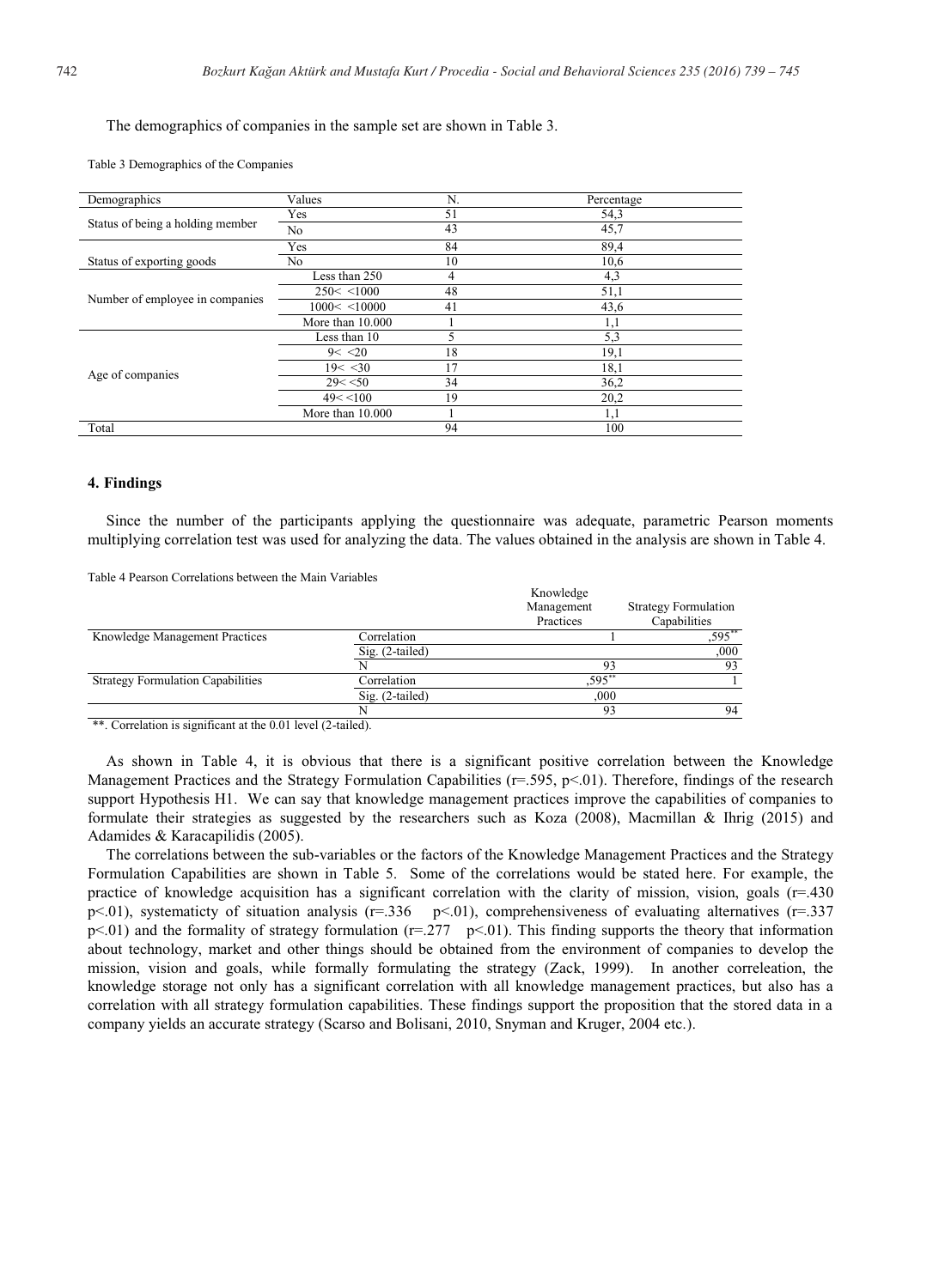Table 5 Pearson Correlations among Sub-variables (factors)

|                                                                    |                         | Knowledge<br>Acquisition | Knowledge Creation | Knowledge Sharing | Knowledge Storage | Knowledge<br>Application | Clarity of Mission,<br>Vision, Goals | <b>Situation Analysis</b><br>Systematicty of | Comprehensiveness of<br>evaluating alternatives | Formality of Strategy<br>Formulation |
|--------------------------------------------------------------------|-------------------------|--------------------------|--------------------|-------------------|-------------------|--------------------------|--------------------------------------|----------------------------------------------|-------------------------------------------------|--------------------------------------|
| Knowledge                                                          | Correlation             | $\mathbf{1}$             | ,578**             | $,266***$         | ,542**            | $,421**$                 | ,430**                               | ,336**                                       | ,337**                                          | ,277**                               |
| Acquisition                                                        | Sig. (2-tailed)         |                          | ,000               | ,009              | ,000              | ,000                     | ,000                                 | ,001                                         | ,001                                            | ,007                                 |
|                                                                    | $\overline{\mathbf{N}}$ | 94                       | 93                 | 94                | 94                | 94                       | 94                                   | 94                                           | 94                                              | 94                                   |
| Knowledge                                                          | Correlation             | $,578**$                 | 1                  | ,433**            | ,499**            | ,417**                   | ,396**                               | ,217*                                        | ,351**                                          | ,281**                               |
| Creation                                                           | Sig. (2-tailed)         | ,000                     |                    | ,000              | ,000              | ,000                     | ,000                                 | ,036                                         | ,001                                            | ,006                                 |
|                                                                    | $\overline{\mathbf{N}}$ | 93                       | 93                 | 93                | 93                | 93                       | 93                                   | 93                                           | 93                                              | 93                                   |
| Knowledge                                                          | Correlation             | ,266**                   | ,433**             | 1                 | ,441**            | ,460**                   | ,267**                               | ,226*                                        | ,329**                                          | ,367**                               |
| Sharing                                                            | Sig. (2-tailed)         | ,009                     | ,000               |                   | ,000              | ,000                     | ,009                                 | ,029                                         | ,001                                            | ,000                                 |
|                                                                    | ${\bf N}$               | 94                       | 93                 | 94                | 94                | 94                       | 94                                   | 94                                           | 94                                              | 94                                   |
| Knowledge                                                          | Correlation             | ,542**                   | ,499**             | ,441**            | $\mathbf{1}$      | ,615**                   | ,490**                               | ,394**                                       | ,437**                                          | ,446**                               |
| Storage                                                            | Sig. (2-tailed)         | ,000                     | ,000               | ,000              |                   | ,000                     | ,000                                 | ,000                                         | ,000                                            | ,000                                 |
|                                                                    | N                       | 94                       | 93                 | 94                | 94                | 94                       | 94                                   | 94                                           | 94                                              | 94                                   |
| Knowledge                                                          | Correlation             | $,421**$                 | $,417**$           | ,460**            | $,615**$          | 1                        | ,492**                               | ,299**                                       | ,477**                                          | ,370**                               |
| Application                                                        | Sig. (2-tailed)         | ,000                     | ,000               | ,000              | ,000              |                          | ,000                                 | ,003                                         | ,000                                            | ,000                                 |
|                                                                    | N                       | 94                       | 93                 | 94                | 94                | 94                       | 94                                   | 94                                           | 94                                              | 94                                   |
| Clarity of                                                         | Correlation             | $,430**$                 | ,396**             | ,267**            | 490**             | ,492**                   | 1                                    | ,408**                                       | 499**                                           | ,457**                               |
| Mission,                                                           | Sig. (2-tailed)         | ,000                     | ,000               | ,009              | ,000              | ,000                     |                                      | ,000                                         | ,000                                            | ,000                                 |
| Vision,<br>Goals                                                   | ${\bf N}$               | 94                       | 93                 | 94                | 94                | 94                       | 94                                   | 94                                           | 94                                              | 94                                   |
| Systematicty                                                       | Correlation             | ,336**                   | $,217*$            | $,226*$           | ,394**            | ,299**                   | ,408**                               | 1                                            | ,427**                                          | ,464**                               |
| of Situation                                                       | Sig. (2-tailed)         | ,001                     | ,036               | ,029              | ,000              | ,003                     | ,000                                 |                                              | ,000                                            | ,000                                 |
| Analysis                                                           | N                       | 94                       | 93                 | 94                | 94                | 94                       | 94                                   | 94                                           | 94                                              | 94                                   |
| Comprehensi Correlation<br>veness of<br>evaluating<br>alternatives |                         | ,337**                   | $,351**$           | $,329**$          | $.437**$          | ,477**                   | 499**                                | ,427**                                       | 1                                               | $,657**$                             |
|                                                                    | Sig. (2-tailed)         | ,001                     | ,001               | ,001              | ,000              | ,000                     | ,000                                 | ,000                                         |                                                 | ,000                                 |
|                                                                    | ${\bf N}$               | 94                       | 93                 | 94                | 94                | 94                       | 94                                   | 94                                           | 94                                              | 94                                   |
| Formality of<br>Strategy                                           | Correlation             | ,277**                   | $,281**$           | ,367**            | ,446**            | ,370**                   | ,457**                               | ,464**                                       | ,657**                                          | $\mathbf{1}$                         |
|                                                                    | Sig. (2-tailed)         | ,007                     | ,006               | ,000              | ,000              | ,000                     | ,000                                 | ,000                                         | ,000                                            |                                      |
| Formulation                                                        | $\mathbf N$             | 94                       | 93                 | 94                | 94                | 94                       | 94                                   | 94                                           | 94                                              | 94                                   |

\*\*. Correlation is significant at the 0.01 level (2-tailed). \*. Correlation is significant at the 0.05 level (2-tailed).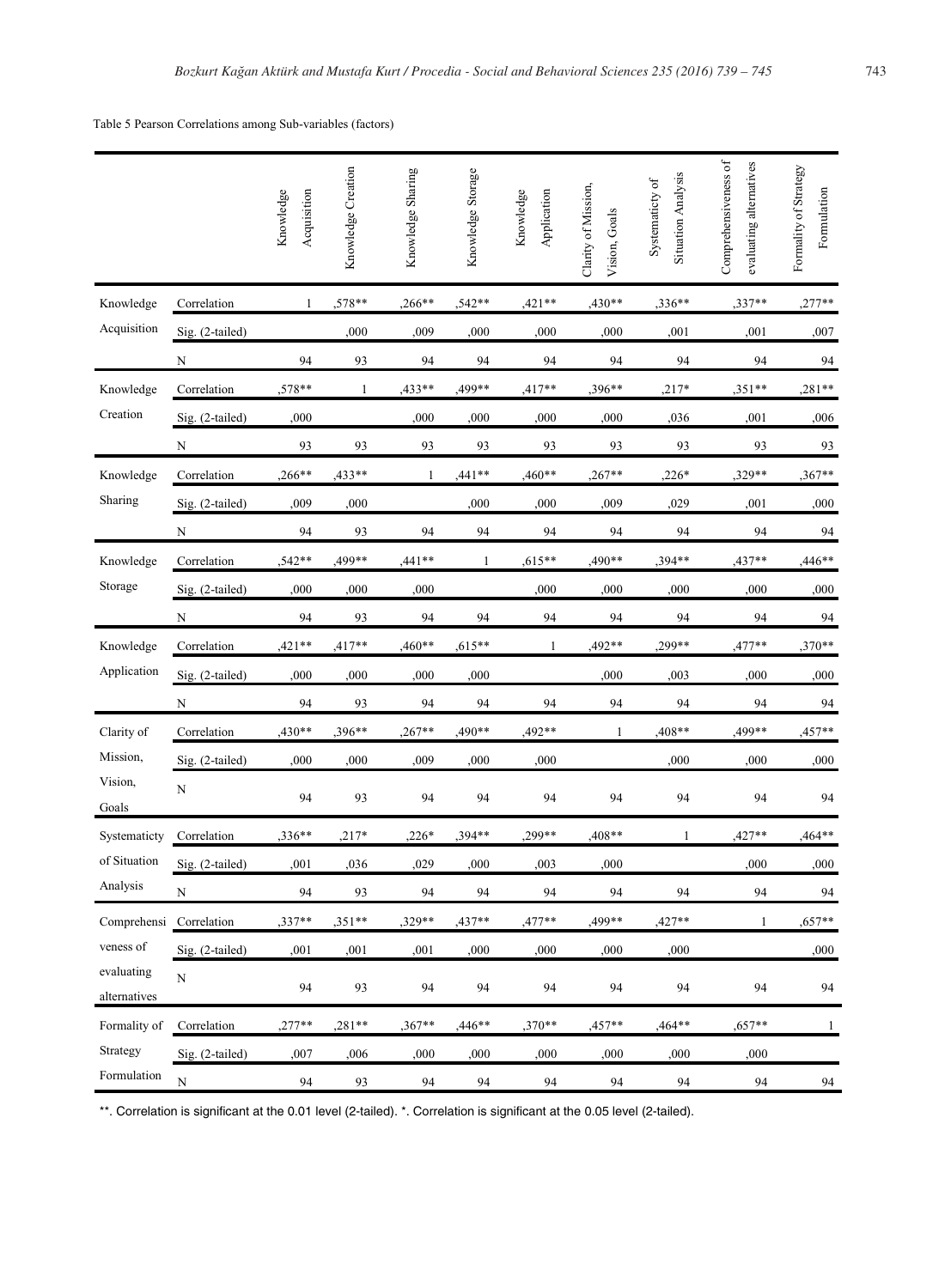#### **5. Conclusion**

This study introduces the concept of strategy formulation capabilities based on the knowledge management practices into the literature through empirical study. Although the study aims to determine the relationship between the knowledge management practices and the strategy formulation capabilities through a limited data set, a significant correlation between two variables is revealed. This correlation indicates that the strategy formulation capabilities could be carried out more effectively utilizing the knowledge management practices. To achieve superior performance, managers must take the nature of the strategy formulation capabilities into account when developing knowledge management practices as well. Consequently, it could be proposed that companies investing in knowledge management practices can develop a better strategy which supported by this empirical study.

#### **References**

- Adamides, E.and Karacapilidis, N. (2005) "Knowledge Management and Collaborative Model Building in the Strategy Development Process", Knowledge and Process Management, Volume 12, Number 2, pp .77–88.
- Akgün, A. E. and Keskin H. (2003), Sosyal Bir Etkileşim olarak Bilgi Yönetimi ve Bilgi Yönetim Süreci, G.Ü.İ.İ.B.F Dergisi, No:1, pp.175-188. Alpkan, L. and Doğan T. (2008), Stratejik Planlama Süreci Bileşenlerinin Firma Performansına Etkileri, Kocaeli Üniversitesi Sosyal Bilimler Enstitüsü Dergisi (16), Vol. 2: 21-47.

BarutçugiL, İ. (2013), Stratejik Yönetim, Kariyer Yayıncılık İletişim Eğitim Hizmetleri Ltd. Şti. ISBN:978-9944-300 81-0 İstanbul.

- Desouza, K. and Evaristo, R. (2003), Global Knowledge Management Strategies, European Management Journal, Elsevier Science Ltd.,Vol. 21, No. 1, pp. 62–67.
- Dinçman, M. (2010), Bilgi Yönetimine Giriş, Bilgi Yönetimi ve Uygulamaları, Papatya Yayıncılık, İstanbul.
- Donoghue, Leigh P., Jeanne G. Harris ve Bruce A. Weitzman; (1991), Knowledge Management Strategies that Create Values, Outlook, Number:1, pp.48-53.
- Eren, E. (1998), Yönetim ve Organizasyon, Beta Yayın Dağıtım A.Ş. İstanbul.
- Erkut, H. (2009), Yönetim'in Kanatları Stratejik Yönetimin Temelleri, Yalın Yayıncılık, İstanbul.
- Gold H.A., Malthotra A. and Segars, A.H. (2001), Knowledge Management: An Organizational Capabilities Perspective, Journal of Management Information System, Summer, Vol:18, No:1, pp.185-214.
- Gökmen, A. and Hamşioğlu, A.B. (2011), Tacit knowledge and its corelation to innovation and performance in obtaining competitive advantage: a study in a business operating in the textile industry, Uluslararası İktisadi ve İdari İncelemeler Dergisi, pp 19-34.
- Hart, S. (1992), An Integrative framework for strategy making processes, Academy of Management Review, 17, pp. 327-351.
- Hart, S. and Banbury C. (1994), How strategy-making progresses can make differences, Strategy Management Journal, May, Vol:15, pp.251-269.
- İslamoğlu A. H. ve Alnıaçik Ü. (2013), Sosyal Bilimlerde Araştırma Yöntemleri, Beta Basım Yayım Dağıtım A.Ş., İstanbul.
- Javernik-Will Amy; (2013), Local Embeddedness and Knowledge Management Strategies For Project –Based Multi-National Firms, Engineering Management Journal Vo.25, No:3, pp. 16-26.
- Koza, M. (2008), Bilgi Yönetimi, Kum Saati Yayın Dağıtım Ltd.Şti. İstanbul.
- Kurtuluş, K. (2010), Araştırma Yöntemleri, Türkmen Kitabevi, İstanbul.
- Kuş, E. (2009), Nicel Nitel Araştırma Teknikleri, Anı Yayıncılık, Ankara.
- Liebowitz, J. (2003), A Knowledge Management Strategy for the Jason Organization: A Case Study, Journal of Computer Information System, pp.1-6.
- Macmillan, I. and Ihrig, M. (2015), Kritik Bilgilerinizi Yönetmek, Harvard Business Review Türkiye, Ocak-Şubat, http://www.hbrturkiye.com.
- Mesci, M. (2011), Bilgi Yönetimi, Yenilik ve İşletme Performansı Arasındaki İlişkide Ara Değişkenlerin Etkisi:Beş Yıldızlı Otel İşletmelerinde Bir Araştırma, Phd Disertation, The university of Sakarya, Faculty of Economics and Administrative Sciences, Department of Business Administration.
- Mintzberg, H. (1973), Strategy Making in Tree Modes, California Management Review, (pre-1986), winter, Vol:XVI, No:2, pp.44-53.
- Rapp, W. (1973), Strategy Formulation and International Competition, Colombia Journal of World Business, Summer, pp. 98-112 .
- Sarbah, A. and Otu-Nyarko D. (2014), An Overview of the Design School of Strategic Management (Strategy Formulation as a Process of Conception), Open Journal of Business and Management, Scientific Research Publishing Inc. 2, pp.231-249.
- Scarso, E. and Bolisani E. (2010), Knowledge-Based Strategies for Knowledge Intensive Business Services: a Multiple Case-study of Computer Service Companies, Electronic Journal of Knowledge Management Volume 8 Issue 1, pp.151 – 160.
- Seçer İ. (2015), SPSS ve LİSREL ile Pratik Veri Analizi, Gelişletilmiş 2. Baskı, Anı Yayıncılık, Ankara.
- Salant, P. and Dilman D. (1994), How to conduct your own survey, New York, John Wiley Pub.
- Shi, X. (2010), Knowledge Management in China and Finland, A Cross Country Comporison, Lappeenranta University of Technology School of Business, Finland, St.Petersburg State Unıversıty Graduate School of Management Master in International Technology and Innovation Management. http://www.doria.fi/handle/10024/63018.
- Slater, S.F.Olso E.M.N. and Hult G.T.M. (2006), The Moderating Influence Of Strategic Orientation On The Strategy Formation Capability– Performance Relationship, Strategic Management Journal, 27:pp. 1221–1231.
- Snyman, R. and Kruger, C. J. (2004), The Independency between Strategic Management and Stategic Knowledge Management, Journal of Knowledge Management, Vol 8. No 1. ISSN 1367-3270, pp.5-19.
- Sohrabi, S. and Mirali, S. N. (2014), The Interaction of Explicit and Tacit Knowledge, Proceedings of the International Conference on Intellectual Capital, Knowledge Management & Organizational Learning. 2014, pp.363-369.